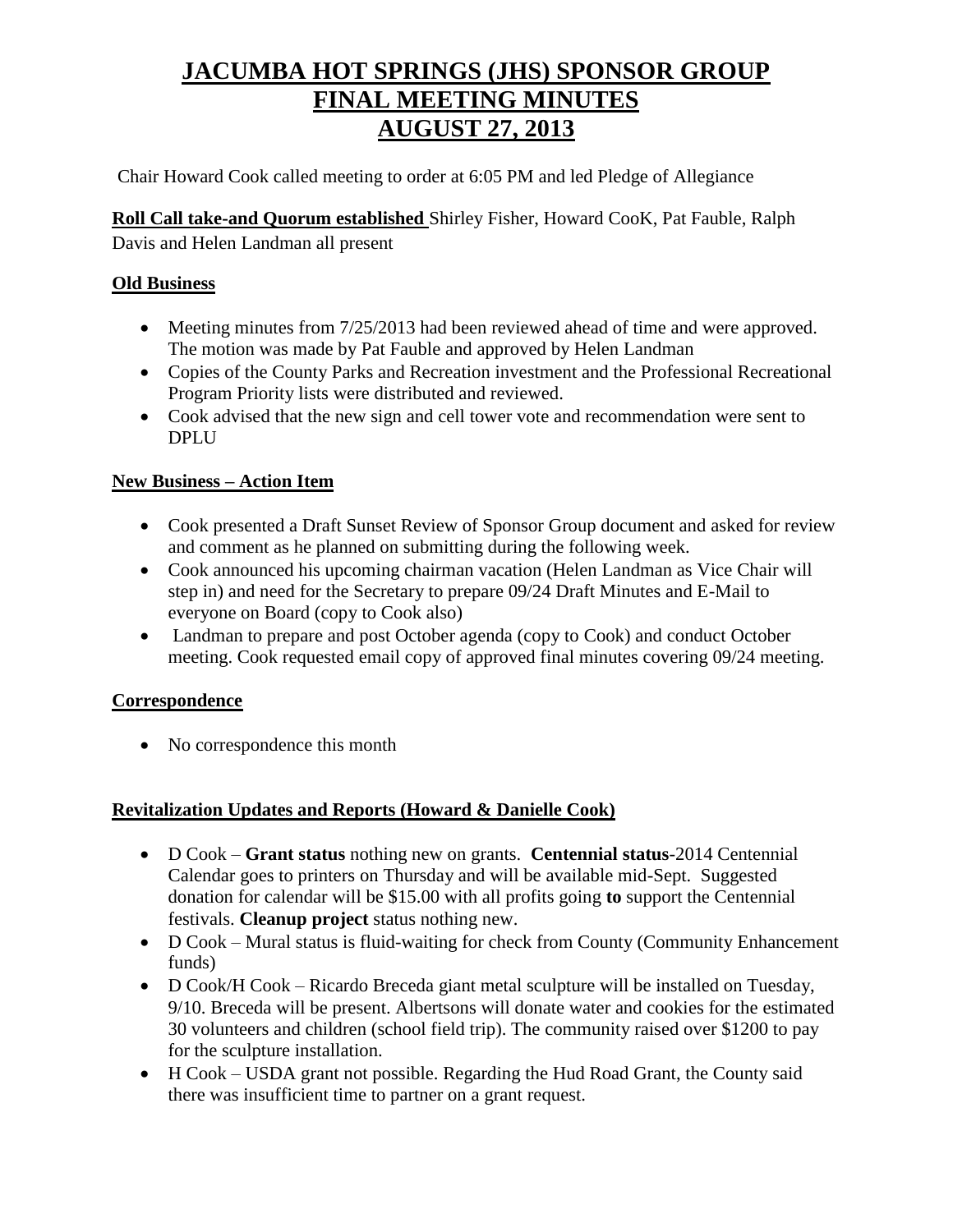# **JACUMBA HOT SPRINGS (JHS) SPONSOR GROUP FINAL MEETING MINUTES AUGUST 27, 2013**

- Other
	- o Cook stated Mark Ostrander would head up Jacumba Lake Tamarisk removal project and he was working on herbicide issue. An audience member also advised that the Urban Corp could be used on community clean-up programs
	- o Border Patrol representative Jason Bush stated there may be Homeland Security grant money available and he volunteered to research that and get back to Sponsor Group

## **Community Service Updates**

- **Border Patrol**, Jason Bush spoke about increased threat of border crossings during monsoon period. He also warned about the rising use of vacant housing for meth manufacture (he encouraged deeper background checks for landlords prior to renting houses. Another thing he said to watch out for is 'fake' SDG&E workers. These are drug smugglers who dress in realistic uniforms and even put magnetic signs on their trucks so they can ferry people and drugs around the community without raising suspicion. Finally, Jason stated that the Border Patrol was giving tours from the Sector HQ (Lane Ave Chula Vista Eastlake). Those interested should come on Thursdays, 9AM
- **Sheriff-**Bill Pape, community Liaison on the Citizen's Advisory Group said that if calling sherrif to report an issue please be able to discuss: who, what, where, when and why
- **Fire Safety Council (AKA FSC)-**next meeting is 9/30 at 6:30 PM at the Jacumba Fire Department. Bonnie Halfdell (Fire Safety Council member) stated only one person showed up to the planned Community Wildfire Protection meeting. More community participation is needed. The FSC has decided to contact the Planning and Sponsor Groups and are requesting them to submit their concerns for there community. Homeowners can do the same so the FSC can implement them in the CWPP. Halfdell also warned the communities to be ready for their FSA Fire Fee starting in December. Don't have details yet but all are advised to pay the bills since the fines are high
- **SDG&E** no report

#### **Presentations from the floor (Non agenda items)**

- Mountain Health is offering Senior Transportation Service for seniors over 60 years old (Doctorr & clinic visits, grocery runs). This is through SANDAG. Contact Julie Atherton for more information. 619-478-2384 X 12. Volunteer drivers are needed and gas cards will be provided (Julie is contact for this too)
- **YANA ('You Are Not Alone')** is a new program for the community. Law enforcement will go by your home if on vacation or if you are concerned about a loved one. Sign up at the local sheriff sub-station (Boulevard)
- Danny Leon discussed the needs of the Scrappers sports team (up to 60 participate currently). He was very grateful for all the community support. However, they have outgrown their 'movie night' location and need to find another. The Highland Center Board members who were present said they would discuss the issue with the other board members and might be able to work something out. Someone else suggested using the